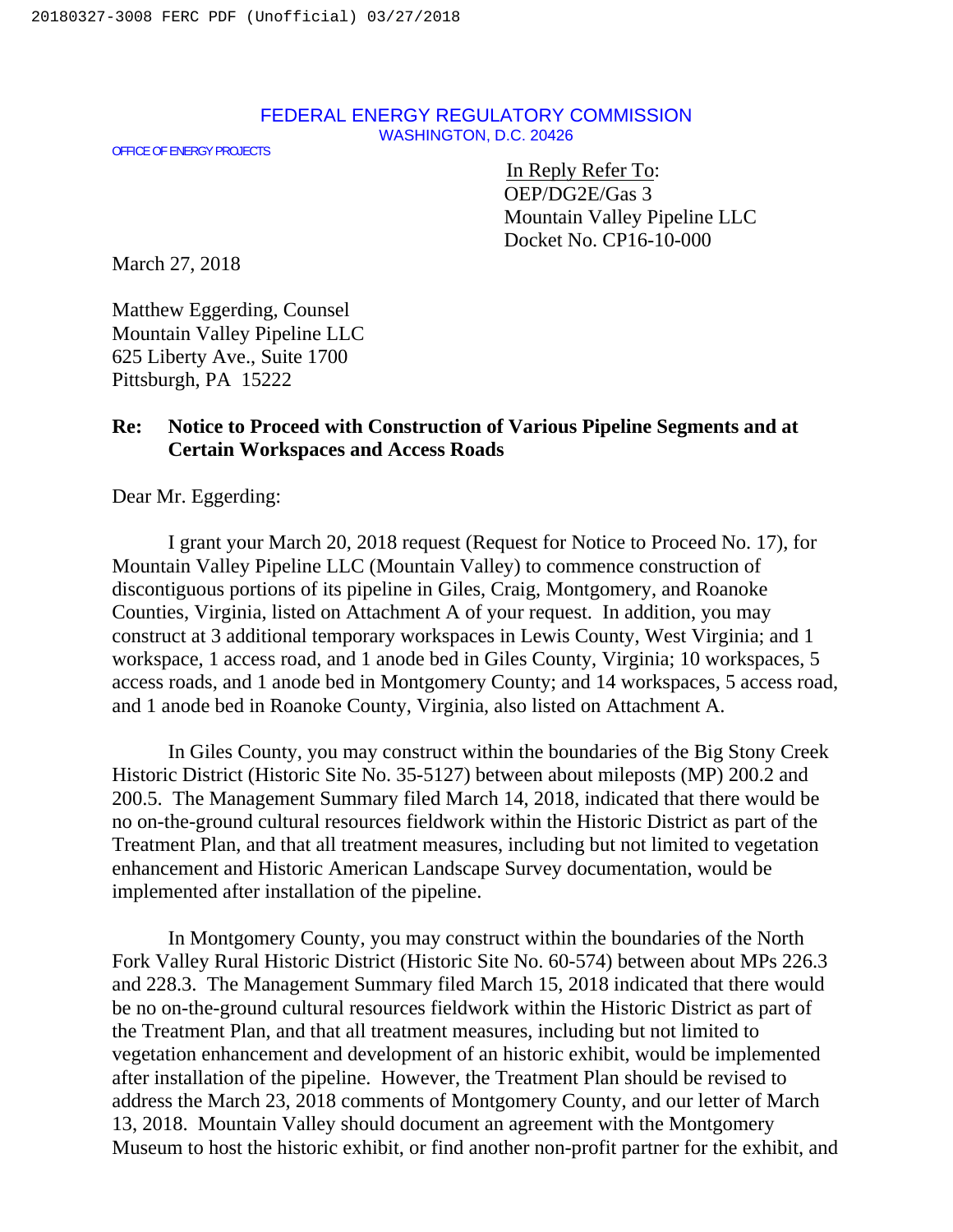2

consider using funds for the preservation of building in the Historic District.

In Roanoke County, you may construct within the boundaries of the Bent Mountain Rural Historic District (Historic Site No. 80-5677), Bent Mountain Apple Orchard Rural Historic District (Historic Site No. 80-5731), and the Coles-Terry Rural Historic District (Historic Site No. 80-5689) between about MPs 240.1 and 245.9. The Management Summary filed March 14, 2018, indicated that there would be no on-theground cultural resources fieldwork within the Historic District as part of the Treatment Plan, and that all treatment measures, including but not limited to vegetation enhancement, restoration and preservation of the Bent Mountain Elementary School, and submittal of National Register of Historic Places nomination forms, would be implemented after installation of the pipeline. However, as stated in our March 13, 2018 letter, the Treatment Plan should be revised to document an agreement with Roanoke County to manage the mitigation funds, or another non-profit partner should be found. Mountain Valley should also consider increasing the buffer from the Henry-Waldron Cemetery (Historic Site No. 80-5690).

In considering this notice to proceed, we have reviewed your Implementation Plan, filed on October 31, 2017, and its supplements.The Implementation Plan and your supplements included the information necessary to meet the conditions of the Commission's October 13, 2017 *Order Issuing Certificates and Granting Abandonment Authority* (Order) in the above-referenced docket governing commencement of construction.

 Specifically, we have determined that, as to the above-referenced pipeline segments, workspaces, and access roads, Mountain Valley has satisfied Environmental Condition 9 and applicable Conditions 12 through 33 in Appendix C of the Order. Condition 15 is satisfied by the execution of a Programmatic Agreement for the Mountain Valley Project, in December 2017. Condition 28 is satisfied by the Biological Opinion issued by the U.S. Fish and Wildlife Service in November 2017. The Director of the Office of Energy Projects and Commission staff have reviewed and approved applicable plans, as required by Environmental Conditions 13, 19, 20, 21, 22, and 24. In addition, we have confirmed the receipt of all federal authorizations relevant to the approved activities herein.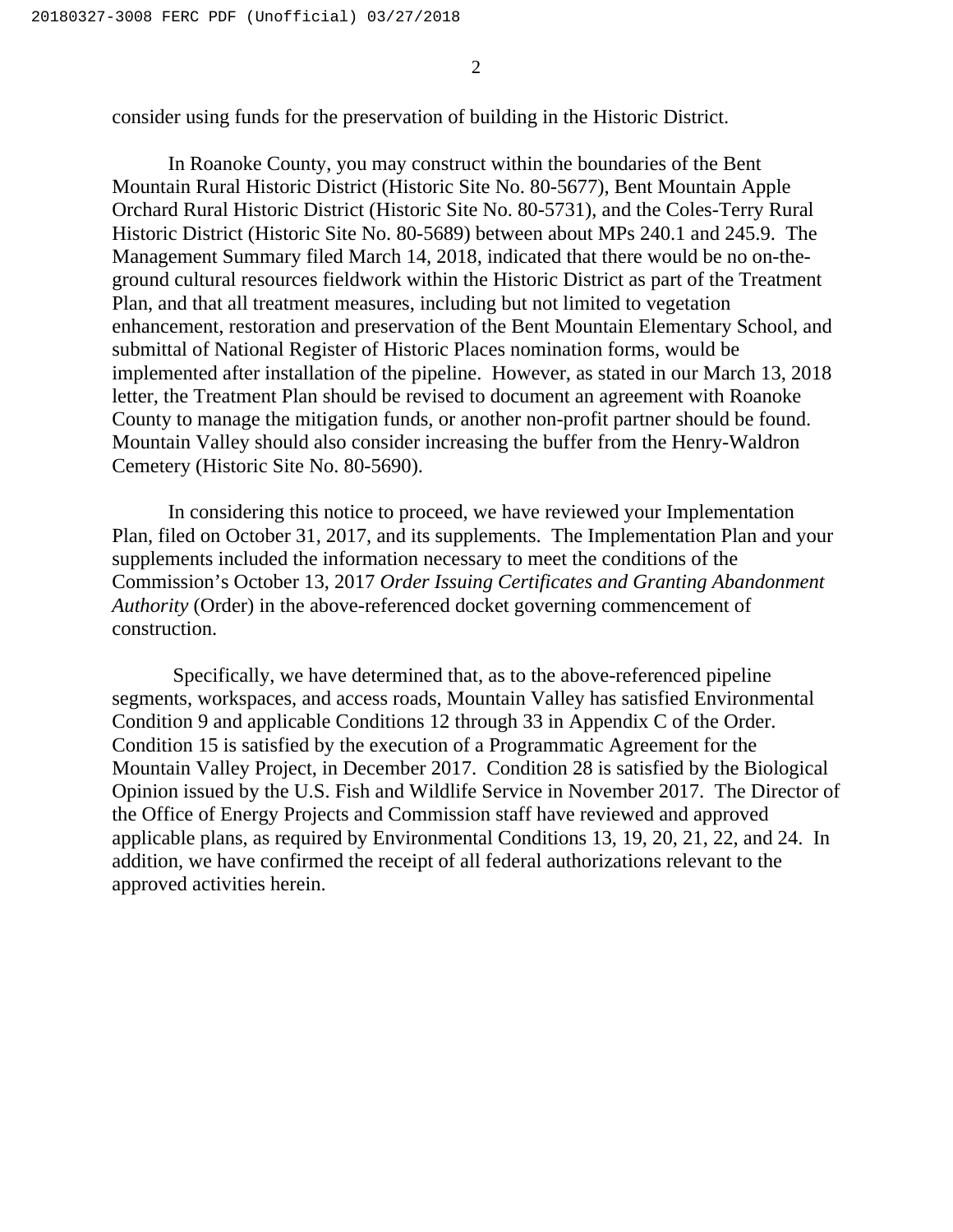3

This letter does **not** authorize any construction activities anywhere else within the project area, that was not previously authorized in letters from the FERC issued on January 21 and 29, and February 8, 9, 12, 13, 14, 15, 16, 21, and 22, and March 1, 12, 14, 15, and 22, 2018. I remind you that Mountain Valley must comply with all applicable remaining terms and conditions of the Order.

Sincerely,

Paul Frichnan

 Paul Friedman Environmental Project Manager

cc: Public File, Docket No. CP16-10-000